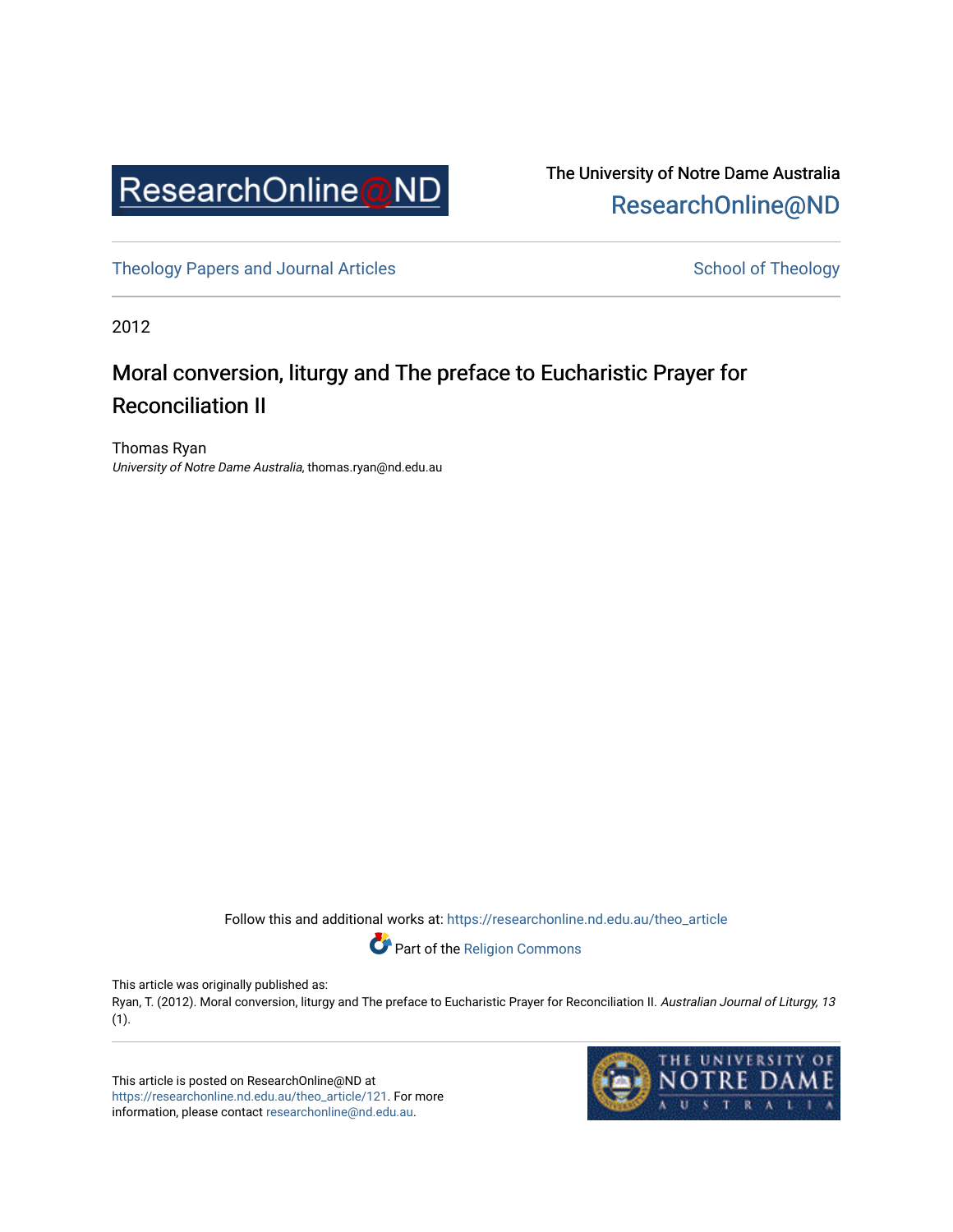# **Moral Conversion, Liturgy**

# **and**

# **The Preface to Eucharistic Prayer for Reconciliation II**

# **TOM RYAN SM**

## **Abstract**

Anecdotal evidence suggests that, amongst the Eucharistic Prayers in the Roman Catholic liturgy, the laity find the Second Eucharistic Prayer for Reconciliation the most attractive. This article attempts to address the question: what is there about this Prayer that is so appealing and why? The focal point is the first thing people hear in this Eucharistic Prayer, namely, the Preface. There seems to be something special, if not unique, about the Preface to EP RII.

This article will focus mainly on the Preface of EP RII in terms of its theme, tone, tempo and as a template. In preparing to examine the language and structure of the Preface, some key ideas on moral conversion and the formative role of Liturgy are outlined. Lonergan's models of conversion together with William Spohn's approach to moral transformation are then used as hermeneutical lenses for a reading of the text of the Preface. What emerges is that the Preface of EP RII may go some way in offering a basic framework for the process of moral transformation as ideally effected in the Liturgy. Some final observations close the article.

# **BIO**

Tom Ryan is a Marist priest living in Brisbane. He is an Honorary Fellow of the Faculty of Theology and Philosophy of the Australian Catholic University and an Adjunct Associate Professor of the School of Philosophy and Theology in the University of Notre Dame Australia, Fremantle. He is also involved with Good Shepherd Theological College, Auckland, NZ. His research interests focus on human affectivity in relation to the Christian moral life and its interdisciplinary implications. He has published articles in *Theological Studies*, *Irish Theological Quarterly, Pacifica*, *The Australian E-Journal of Theology, The Australasian Catholic Record* and *Compass: A Review of Topical Theology.* 

Email: tryansm@bigpond.net.au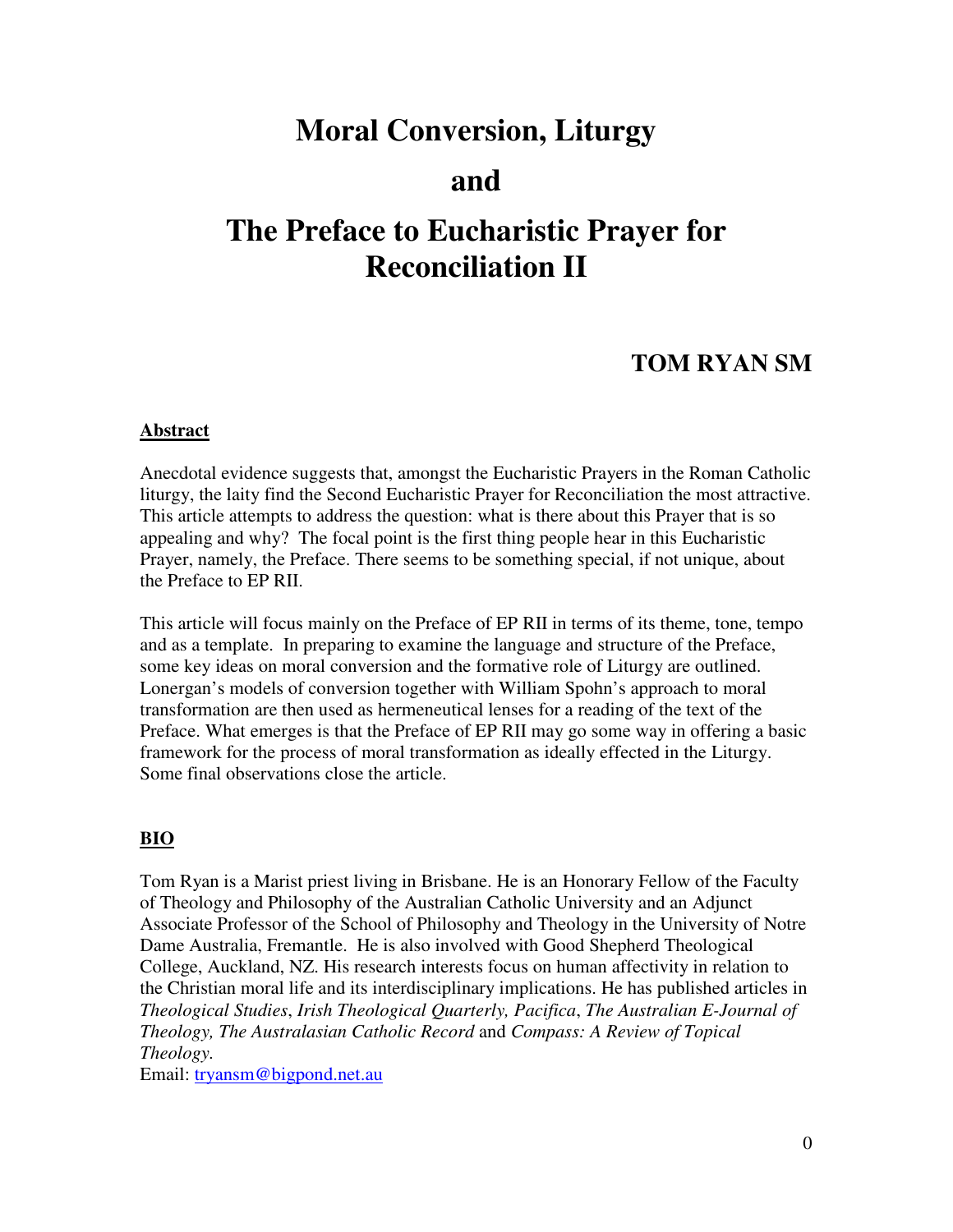A priest friend made this observation recently. Parishioners regularly observe that, of all the Eucharistic Prayers in the Roman Catholic liturgy, the one they most like is the Second Eucharistic Prayer for Reconciliation.<sup>1</sup> This comment partly motivates this article. What is there about this Prayer that is so appealing and why? I would suggest this appeal has its roots in the first thing people hear in this particular Eucharistic Prayer, namely, the Preface. There seems to be something special, if not unique, about the Preface to EP RII. From this comes a further question: if we are moved by the Liturgy, does that make us better people? What, then, is the relationship between Liturgy and the moral life?

This article investigates whether there is a case for saying that the Preface of EP RII approaches a paradigmatic expression of the role of the Liturgy in moral transformation. In order to do this, first, there will be an effort to clarify language about conversion, and specifically moral conversion. Second, some key ideas on moral transformation and the Liturgy will be outlined. Thirdly, I will draw on Lonergan's models of conversion together with William Spohn's approach to moral transformation as hermeneutical lenses for a reading of the text of the Preface EP R II. Some comments will close the article.

# **Conversion: Clarifying the Language**

When we hear the word 'conversion' perhaps the first reaction for many is the image of a sudden 'turn around' to God – as with St. Paul on the road to Damascus. But is this typical? Such 'moments', for instance, may come at the end of a long process, or it may take the form of a gradual awareness which comes through reflecting on a change that has been slowly happening. What is true is that such liminal events have a common element – the sense of something 'given', a 'grace' from somewhere or someone else beyond the person.

Conversion has generally been understood mainly as a religious experience. Studies by Walter Conn (and others), building on the work of Bernard Lonergan SJ, have expanded our understanding of conversion.<sup>2</sup> It is generally agreed that conversion involves, in some way, a personal and social transformation. It is personal in the radical reorientation of the conscious operations of the person (desires, thought processes, choices, actions). It is social in the transformation of society's structures and, more recently, in the human relationship with the natural world. Further, conversion is a developmental reality that needs the sustenance of a community, and for someone of faith, of a worshipping community. $3$ 

Using the language of Lonergan, Conn defines conversion as 'the radical drive for self-

 1 Henceforth EP RII for easy reference. I am grateful to the two reviewers for their helpful comments.

<sup>2</sup> Walter Conn, *Christian Conversion.* (New Jersey: Paulist, 1986). Donald L. Gelpi, *The Conversion Experience* (New York/Mahwah: Paulist, 1998).

<sup>3</sup> See Conn, *Christian Conversion,* 5-32.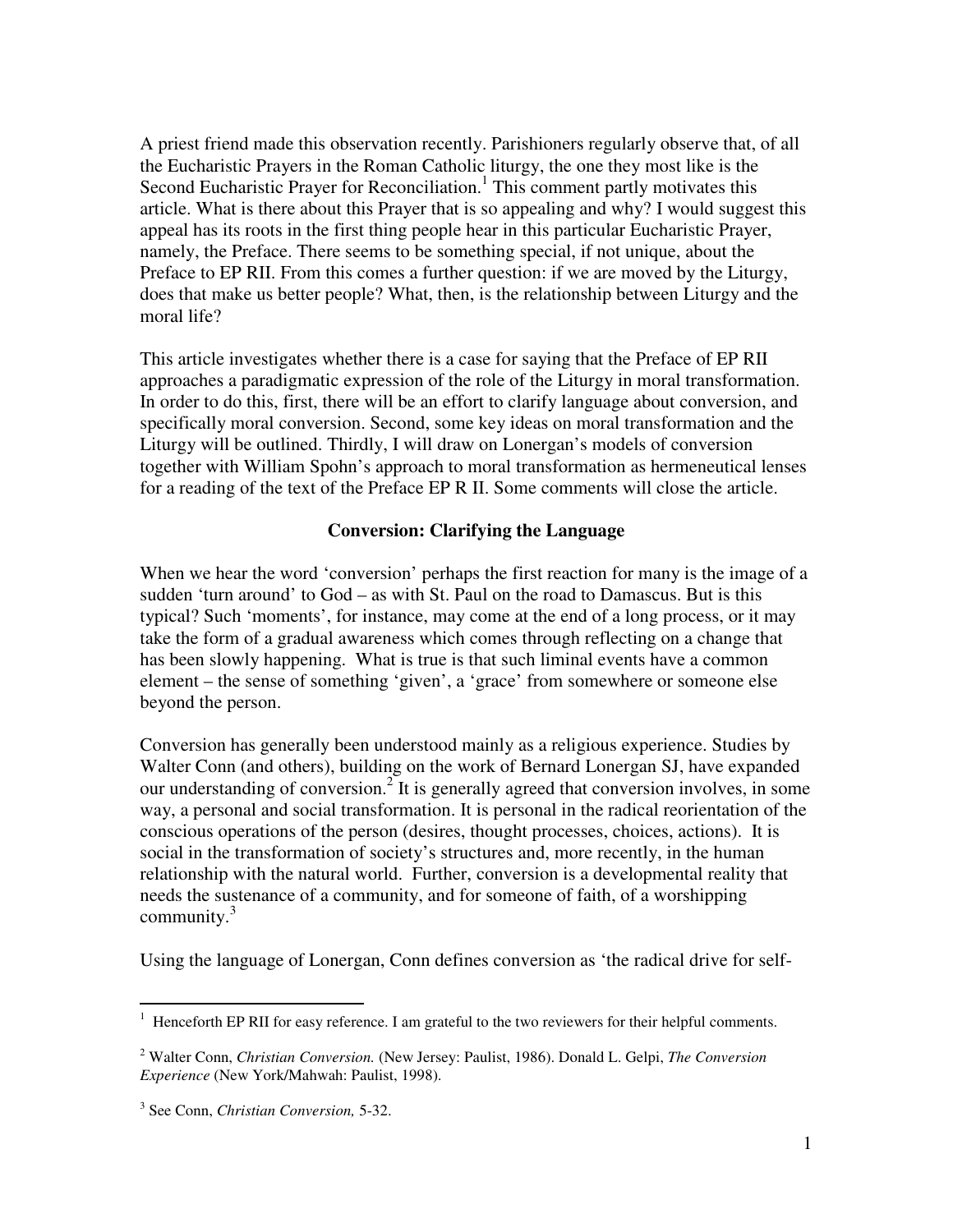transcendence realized in creative understanding, critical judging, responsible deciding, and generous loving.'<sup>4</sup> This sentence distils Lonergan's scheme of conversion's three forms, namely intellectual ('creative understanding', 'critical judging'), religious ('generous loving') and moral ('responsible deciding').<sup>5</sup> Our focus will be on *moral* conversion.

Conversion, then, can occur in different ways – in its context, forms, and object. In other words, conversion has different 'intentionalities.' Each form of conversion involves a transition from a conventional wisdom or morality to a more responsible, self-critical, adult level of autonomy in some realm of human experience. For Lonergan, these forms of conversion can be understood in a secular framework. They are human realities revolving around the impulse towards self-transcendence that can be expressed in a religious or non-religious context. <sup>6</sup>

# **Two Forms of Moral Conversion**

In *moral* conversion there is a move from satisfying the self or being influenced by bias in oneself or the culture, to the pursuit of true value, of the truly good as providing the criteria for moral decisions. Gelpi distinguishes two forms in this process. *Personal moral* conversion 'evaluates interpersonal relationships in the light of individual rights and duties.' *Socio-political* conversion 'evaluates the justice or injustice of social institutions in the light of the common good.<sup> $7$ </sup>

What precisely makes *personal* moral conversion different from other forms of

<sup>4</sup> Conn, *Christian Conversion*, 1.

<sup>&</sup>lt;sup>5</sup> In *Religious* conversion ('generous loving') a person is radically grasped by ultimate concern or love. 'It is a falling in love unconditionally, leading to surrender to the transcendent, and a gracious being-inwholeness' (R. N. Fragomeni, 'Conversion', In Downey, M. (Ed.), *The New Dictionary of Catholic Spirituality*, (Collegeville, MN: The Liturgical Press., 1993), 230-235, at 234) .Faith in a self-revealing God differentiates this form of conversion. Christian conversion for Lonergan is the phenomenon of God's love being poured into our hearts through the Holy Spirit given in Christ. It is possible for a person to experience this without naming or 'thematizing the phenomenon in Christian categories' (Fragomeni, 'Conversion', 234). *Intellectual* conversion ('realized in creative understanding, critical judging') is concerned with the clarification of perception and meaning so that one actively and critically appropriates the truth about reality. It entails the need 'to advance beyond ideologies, prejudices, and oversights that blind one to the truth' (Gelpi, *The Conversion Experience*, 34.

<sup>6</sup> Gelpi, *The Conversion Experience*, 24 and Fragomeni, 'Conversion', 234 seq. Drawing on the work of Jung, Gelpi argues that Lonergan's model of conversion should be modified to include 'affective' or 'psychic' conversion. Here, a person takes responsibility for their emotional development along lines that are psychologically sound. Affective conversion, then, involves identifying and rejecting biased archetypes, scenarios or paradigms that distort one's emotional responses and affective life. The 'raising of consciousness' concerning, for instance, racism or sexism, is an effort to reconfigure one's perception and to restructure ones emotions. See William Spohn, S.J., 'Notes on Moral Theology, 1990: Passions and Principles,' *Theological Studies,* 52: 1 (1991), 69-87 at 80.

<sup>7</sup> Gelpi, *The Conversion Experience,* 28-32.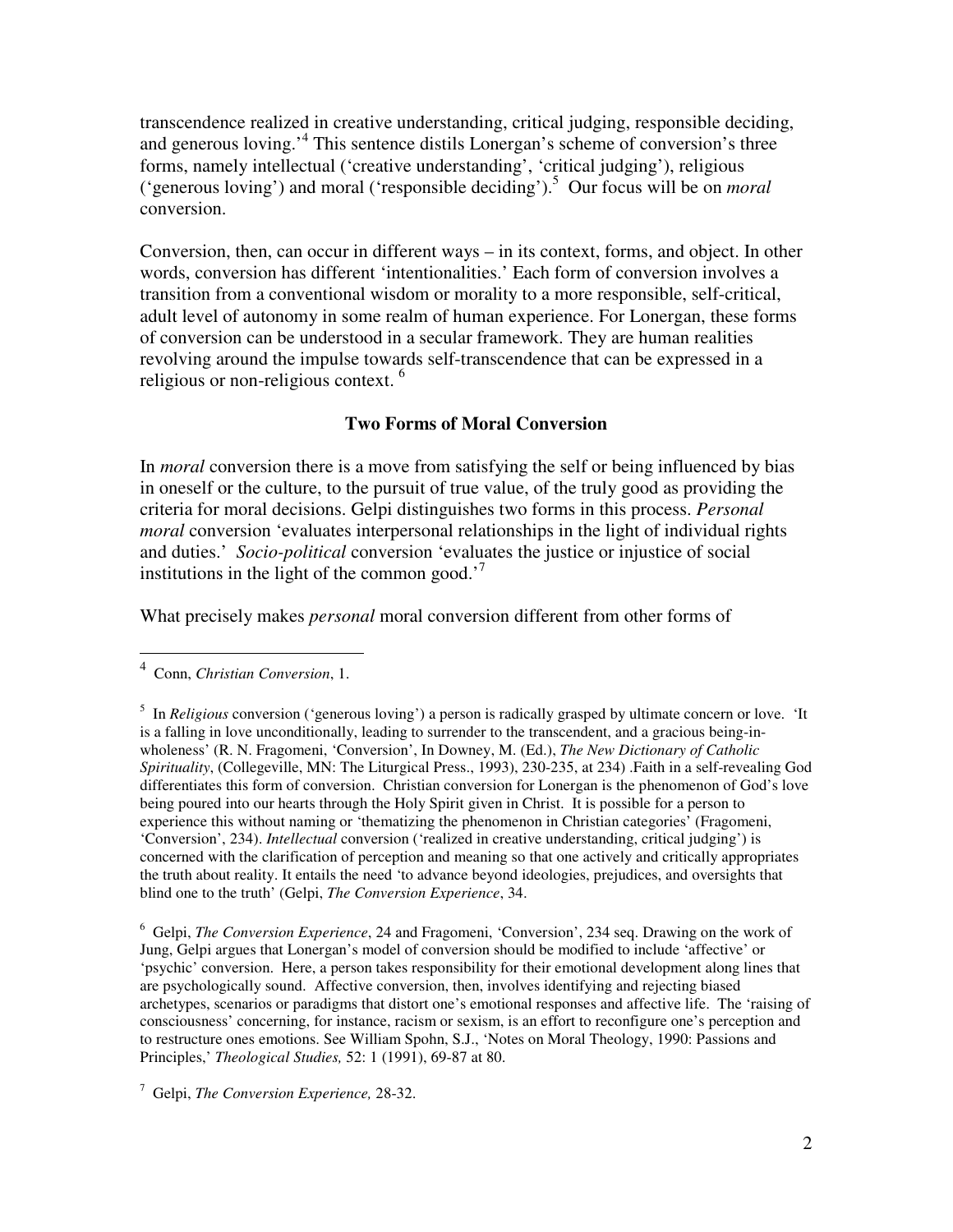conversion? Essentially, it engages a particular dimension of human experience, namely that of 'prudential deliberation.' By calling on norms that are 'proper to ethical thinking', one judges and makes choices 'in the light of the absolute and ultimate claims that individual rights and duties make upon the human conscience.<sup>8</sup> Gelpi gives an example from his own life. He decided he would not allow himself to be influenced by racial prejudice or bigotry in his personal dealings with African-American people

*Socio-political* conversion also deals with making wise and prudent judgments but differs in its scope and criteria. As Gelpi notes, it goes beyond the interpersonal realm to the larger, impersonal, social institutions in which we live, namely, government, Church, economy, culture. Secondly, the measure of moral discernment and judgment goes beyond personal rights and duties to that benchmark of the common good which 'seeks to create a society in which every member can with reasonable access share in and contribute to its benefits.<sup>9</sup> Again Gelpi cites his own personal experience whereby he reached a point where he made a public commitment to struggle for justice – against racism, poverty and social violence, for women's rights and defence of the environment.

## **Liturgy: Moral Formation in Reconciliation**

This brings us to the formative role of the Mass in the expansion and sensitizing of ethical consciousness, namely in facilitating moral conversion? Naturally, the Sacrament of Reconciliation is a privileged moment by which the saving mercy is God is present in the individual and the Church's life. But, by entering regularly into the mystery of the Eucharist ('the sacrament of reconciliation par excellence'<sup>10</sup>), we progressively are freed from being slaves to sin, from fear of death, and over time, 'put on the mind of Christ' (1 Cor 2:16).

In the Penitential Rite we acknowledge the need for the mercy and healing action of God that 'in our sins we go before God'  $\frac{11}{11}$  It is important here to acknowledge the danger of denial, of 'forgetting' our reality. 'I confess' said together is an act of naming and claiming sin in our lives, in what divides us within and with others. Further, while this is done as a community, sin's formative influence in our various relationships and in social structures has its roots in the individual person. Finally, the penitential rite opens the community in prayer to allow God's action to bring to conscious awareness those unconscious influences that shape our attitudes and actions. $12$ 

 8 Ibid., 31.

<sup>9</sup> Ibid., 31.

<sup>10</sup> Joyce Ann Zimmerman, 'EP RII: The Mystagogical Implications', in Edward Foley et al [Eds.], *A Commentary on the Order of Mass and The Roman Missal* (Collegeville, MN: Liturgical Press, 2011), 503-508 at 503.

<sup>&</sup>lt;sup>11</sup> Dennis J. Billy, C.SsR., and James Keating, *The Way of Mystery: Eucharist and Moral Living* (New York: Mahwah: Paulist, 2006), 63.

 $12$  Billy and Keating, 63.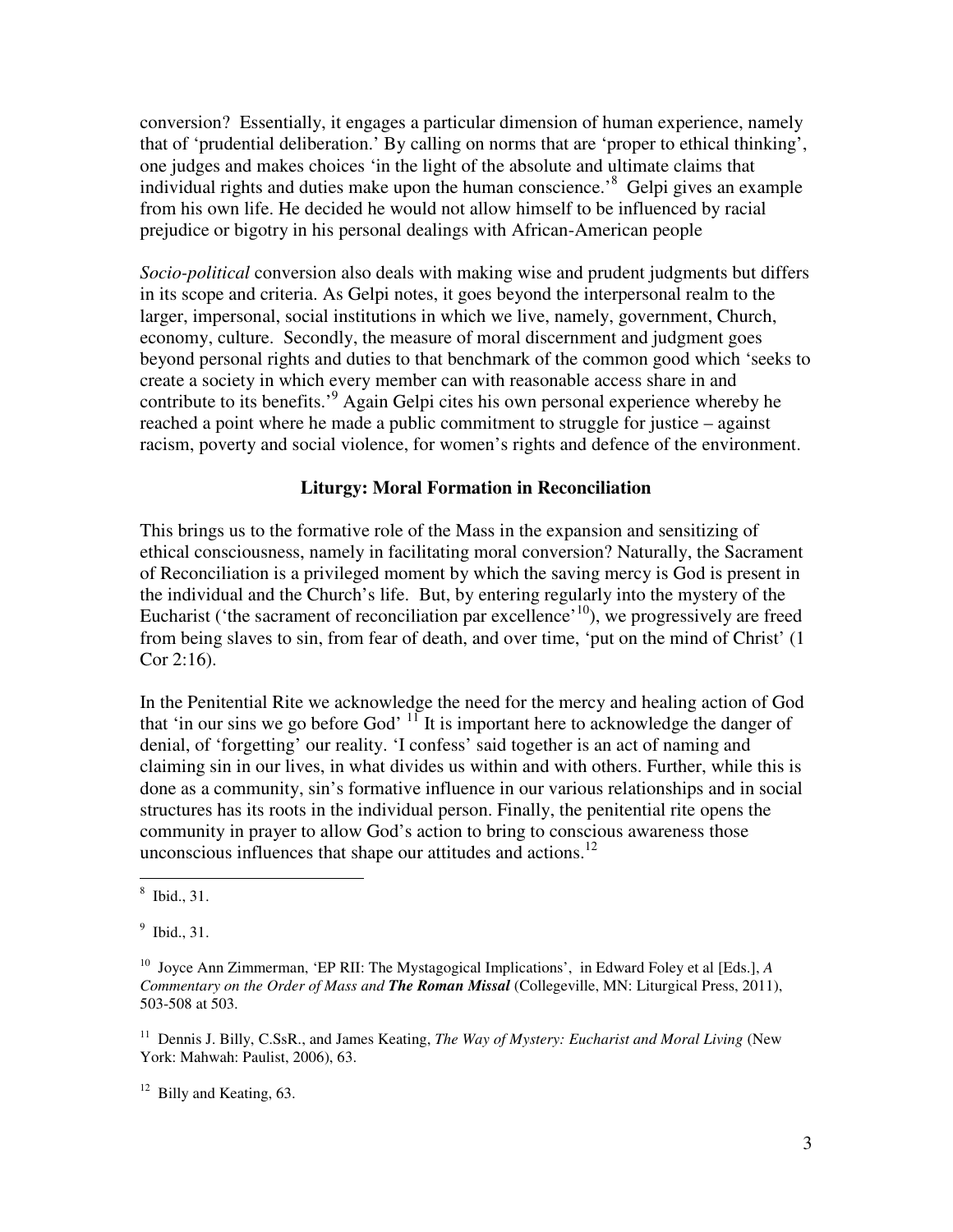In the Liturgy of the Word, the acknowledgment of our reality moves to being open to the awakening of conscience 'eager to be formed in truth.'<sup>13</sup> Important here are two things. Scripture as God's 'word' is not just statements or stories that are read and heard. It is the *person* of the Word who is present and communicating. Second, the Hebrew understanding of 'word' was much more than an expression in writing or in speech. It has a dynamic function. It is active, bringing about what it conveys. It is, then, as Pope Benedict points out, not just informative but *performative.*<sup>14</sup> Something or someone is changed. The First Creation account is clearly an instance of this. 'Let there be light and there was light.' Creation is the result of the divine *Word* –in its very utterance. Liturgy itself is performative action.

Consistently present in the Liturgy and the Eucharist is Christ's role as the 'integrative power of reconciliation' – of the world to the Father and of his gift of himself to us as the bread of life to become one with Him and to share with us 'his power and capacity of become good and holy.'<sup>15</sup> God in Christ is reconciling the world to Himself and we called to share in that task – as Ambassadors for Christ.

We must also remember that this transforming action of Jesus' Spirit is precisely the work of the 'same power that raised Jesus from the dead.<sup>16</sup> Abbot Columba Marmion notes that the Eucharist as the bread of life 'places in our bodies the germ of the resurrection.<sup>17</sup> Marmion, in his writings, continues the tradition of French spirituality from Bérulle and Olier in its emphasis on our call to conform ourselves to Jesus especially in his states (*états*). This word denotes the interior dispositions, inclination and attitudes through which Jesus lived his earthly life and brought to his passion, death, resurrection and Ascension. These dispositions and 'states' endure and are available to us today so that we 'live his life and walk his ways.'<sup>18</sup>

## **Moral Imagination: Perception, Disposition, Identity**

Having considered conversion and the role of the Liturgy in moral formation, can we get a more detailed picture of how we are transformed as ambassadors for Christ?

 $13$  Billy and Keating, 71.

<sup>&</sup>lt;sup>14</sup> 'In our language we would say: the Christian message was not only "informative" but "performative". That means: the Gospel is not merely a communication of things that can be known—it is one that makes things happen and is life-changing" *Spe Salvi,* (Strathfield: NSW, St. Pauls, 2007), 2

<sup>&</sup>lt;sup>15</sup> Billy and Keating, 73.

<sup>&</sup>lt;sup>16</sup> Billy and Keating, 77.

<sup>&</sup>lt;sup>17</sup> Billy and Keating, 77.

<sup>18</sup> Lowell M Glendon, SS, 'French School of Spirituality', in Michael Downey [Ed], *The New Dictionary of Catholic Spirituality* (Collegeville MN: The Liturgical Press, 1993), 420- 422, at 421.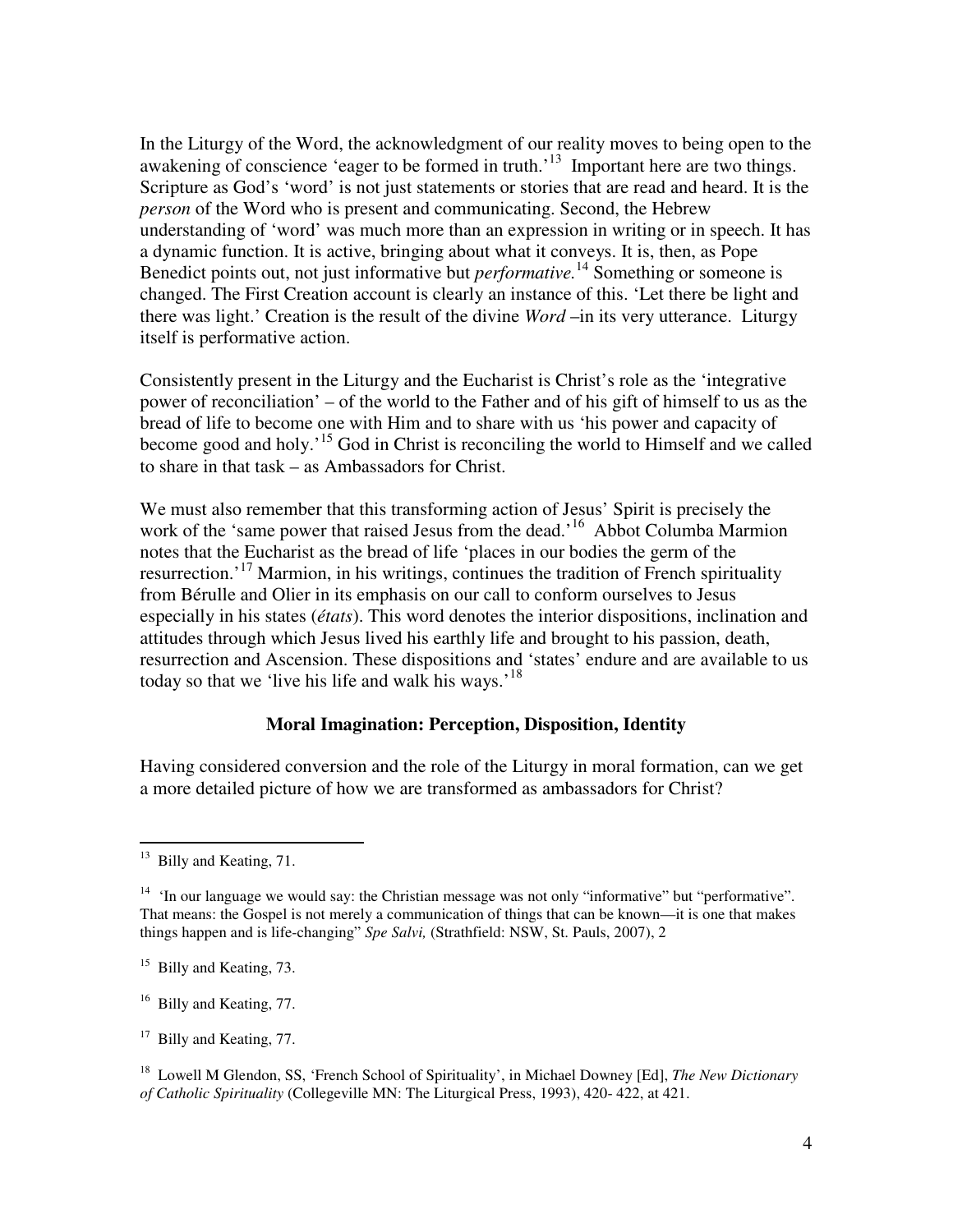William Spohn sees the story of Jesus as paradigmatic in shaping the Christian imagination, namely moral perception, disposition and identity. Jesus' story 'enables us to recognize *which* features of experience are significant, guides *how* we act, and forms *who* we are in a community of faith.<sup>19</sup> Moral *perception* (the lenses through which we see, interpret and evaluate the world and people) is shaped by images, metaphor and stories that captures Jesus' way of seeing the world and others – not as competitors or strangers but as sisters or brothers. Similarly, we are shaped in *dispositions* - attitudes and patterns of emotional responsiveness that crystallize in convictions, values, in character – to act in certain ways. Perceptions and dispositions are encapsulated in *identity* – the deliberate and morally conscious sense of what we are and want to become.<sup>20</sup> Sharing in Jesus' story cannot be separated from sharing the life of an actual body of his disciples – a common life sustained by the Eucharist, by forgiveness and solidarity with the poor.

Central to correcting perceptions, forming dispositions and identity is coming together in worship. Prayer in all its forms sharpens our way of seeing the world. Further, as Don Saliers points out, prayer, particularly in its communal forms, 'both shapes and expresses persons in fundamental emotions…providing us with emotional capacities whereby the world may be perceived as God's.<sup>21</sup> For instance, in the Liturgy of the Word, to hear the 'hard sayings' of the Gospel (e.g., the Workers in the Vineyard) can act as 'shock tactics' that disturb moral blindness or apathy, namely, a call to radical conversion. Ongoing conversion is perhaps expressed more in the Gospels narratives of Jesus' ministry. Such considerations may be very relevant in parish community's life. Does the unity of my local parish community take precedence over disagreements about liturgical changes, or increasing presence of diverse ethnic groups and cultures in the local area and parish – the face of the 'other', or disagreement over political, social or ecclesial issues?

Spohn makes the point that, from the New Testament witness, whenever the early Christian communities gathered for worship, 'their divisions came to the surface.' He suggests that members of Paul's community at Corinth, for instance, were called to share

<sup>&</sup>lt;sup>19</sup> Drawing on William Wimsatt, Spohn argues that Jesus, in his person, embodies the 'concrete universal of Christian ethics' in that, similar to a work of art or literature, which 'presents an object which in a mysterious and special way is both highly general and highly particular.' William C Spohn, *Go and Do Likewise: Jesus and Ethics,* (New York, NY: The Continuum International Publishing Group Inc. 1999; reprinted in 2007), 2. See William Wimsatt, *The Verbal Icon: Studies in the Meaning of Poetry*  (Kensingotn, Ky; University of Kentucky Press, 1954), cited Spohn, *Go and Do Likewise,* 189, n. 4

<sup>20</sup> Spohn, *Go and Do Likewise,* 2. .In an unpublished paper, Therese M Lysaught, discussing the relationship between liturgy and ethics, suggests four approaches amongst scholars on 'what is affected' by liturgy – cognitive faculties, vision, affections and community. There are two general perspectives on 'how' this happens – through divine agency and through liturgy as drama. Lysaught suggests the need to address the role of the body as it engages in ritual as another 'what' and 'how' in the moral dimension of liturgical formation. While there is some overlap in the discussion that follows in this present article, to cover all areas is, realistically, beyond the scope of our discussion. See 'Inritualed Bodies: Ritual Studies and Liturgical Ethics', *Society of Christian Ethics,* 1998. I am grateful to Dr. Lysaught of Marquette University for her permission to cite her paper.

<sup>&</sup>lt;sup>21</sup> Don E Saliers, *The Soul in Paraphrase: Prayer and the Religions Affections* (New York: Seabury, 1980), 36.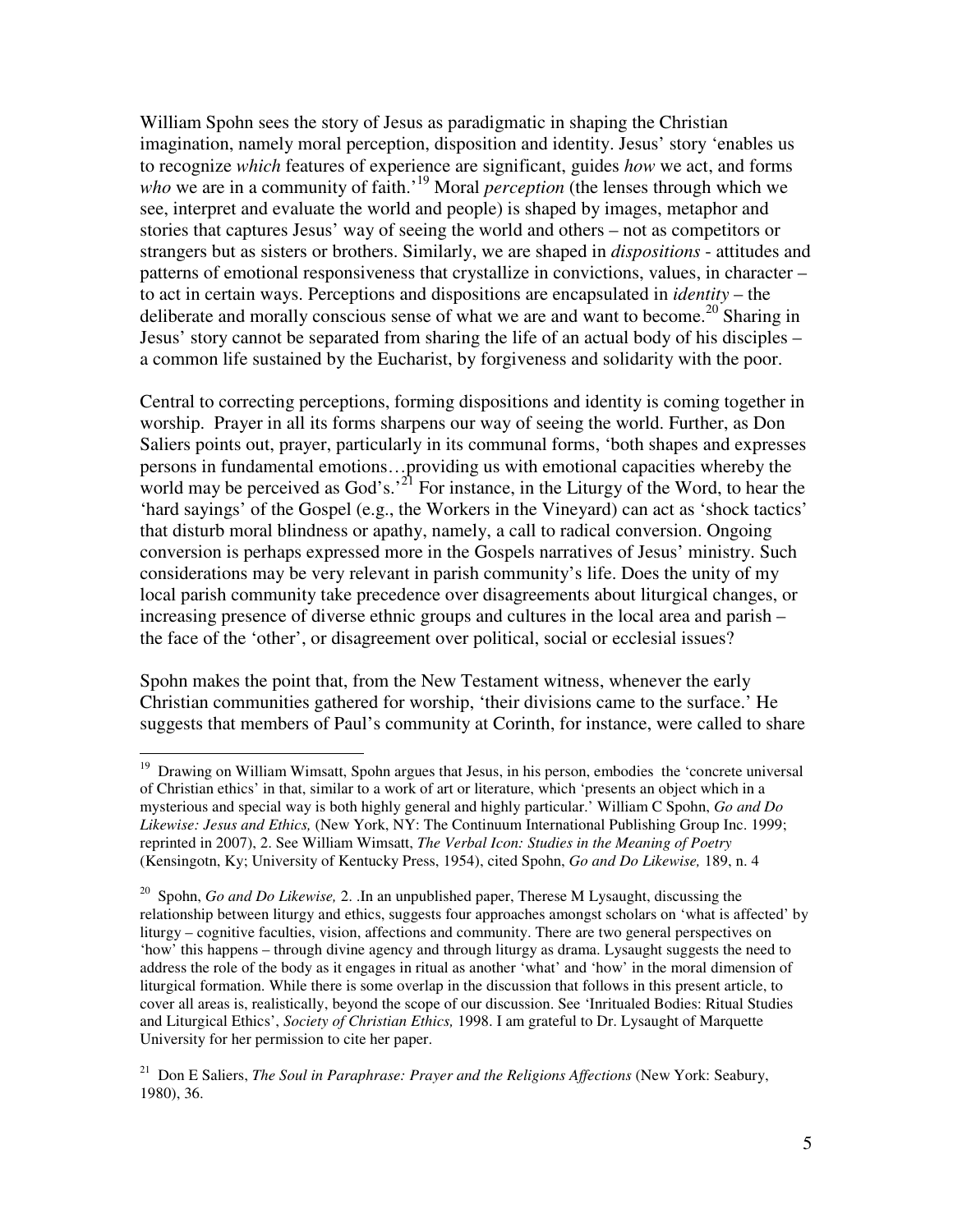the Eucharistic table 'precisely because to bring out their divisions.<sup>22</sup> Then and now, Spohn wonders whether the coming together in Eucharistic worship, as a sacrament that 'effects what it signifies,' confirms division rather than commemorates Jesus and receiving his life. Spohn argues that this can be as much a reality today as in the early Church. The acknowledgement of the 'scandal of division' and the need for reconciliation is, he suggests, 'entirely appropriate.' It anchors us in the reality of our need for the reconciling power of Jesus in our midst. It urges us to recognize our need for the grace of forgiveness and solidarity 'which are necessary constituents of the practice of the Eucharist.' <sup>23</sup> Being ambassadors of God's reconciling work is as much within the Church community as it is to the society and world around us. This leads us into considering the Preface of EP RII.

#### **Moral Conversion and Eucharist Prayer for Reconciliation II**

Our discussion moves to its specific focus, approached according to four aspects of the Preface of EP RII, namely theme, tone, *tempo* and template.

| <b>EP RII Latin Version</b>                                                                                                                                    | EP RII English Version ICEL 2010 Translation                                                                                                                                                |
|----------------------------------------------------------------------------------------------------------------------------------------------------------------|---------------------------------------------------------------------------------------------------------------------------------------------------------------------------------------------|
| Deus Pater Omnipotens<br>pro omnibus, quae in hoc mundo operaris<br>10<br>per Dominum nostrum Jesus Christum                                                   | O God, almighty Father,<br>for all you do in this world<br>through our Lord Jesus Christ                                                                                                    |
| Cum enim genus humanum<br>dissensione atque discordia divisum<br>experiendo tamen cognovimus te animos flectere<br>ut sint ad reconciliationem parati<br>15    | For though the human race<br>is divided by dissension and discord<br>yet we know that by testing us<br>you change our hearts<br>to prepare them for reconciliation.                         |
| Per Spiritum namque tuum permoves hominum corda<br>ut inimici iterum in colloquia veniant<br>adversarii manus conjungant<br>populi sibi obviam quaerant venire | Even more, by your Spirit, you<br>move human hearts that enemies<br>may speak to each other again,<br>adversaries join hands, and<br>peoples seek to meet together.                         |
| Tua operante virtute fit etiam, Domine,<br>20<br>ut odium vincatur amore, ultio cedat indulgentiae,<br>discordia in mutuam dilectionem convertatur.            | By the working of your power<br>it comes about, O Lord, that hatred<br>is overcome by love, revenge gives way to<br>forgiveness, and discord is changed to<br>mutual respect. <sup>24</sup> |

## *Theme*

<sup>22</sup> Spohn, *Go and Do Likewise,* 166.

 $23$  Spohn, 166.

<sup>24</sup> These renditions are taken from Edward Foley et al [Eds.], *A Commentar*y, 442-3.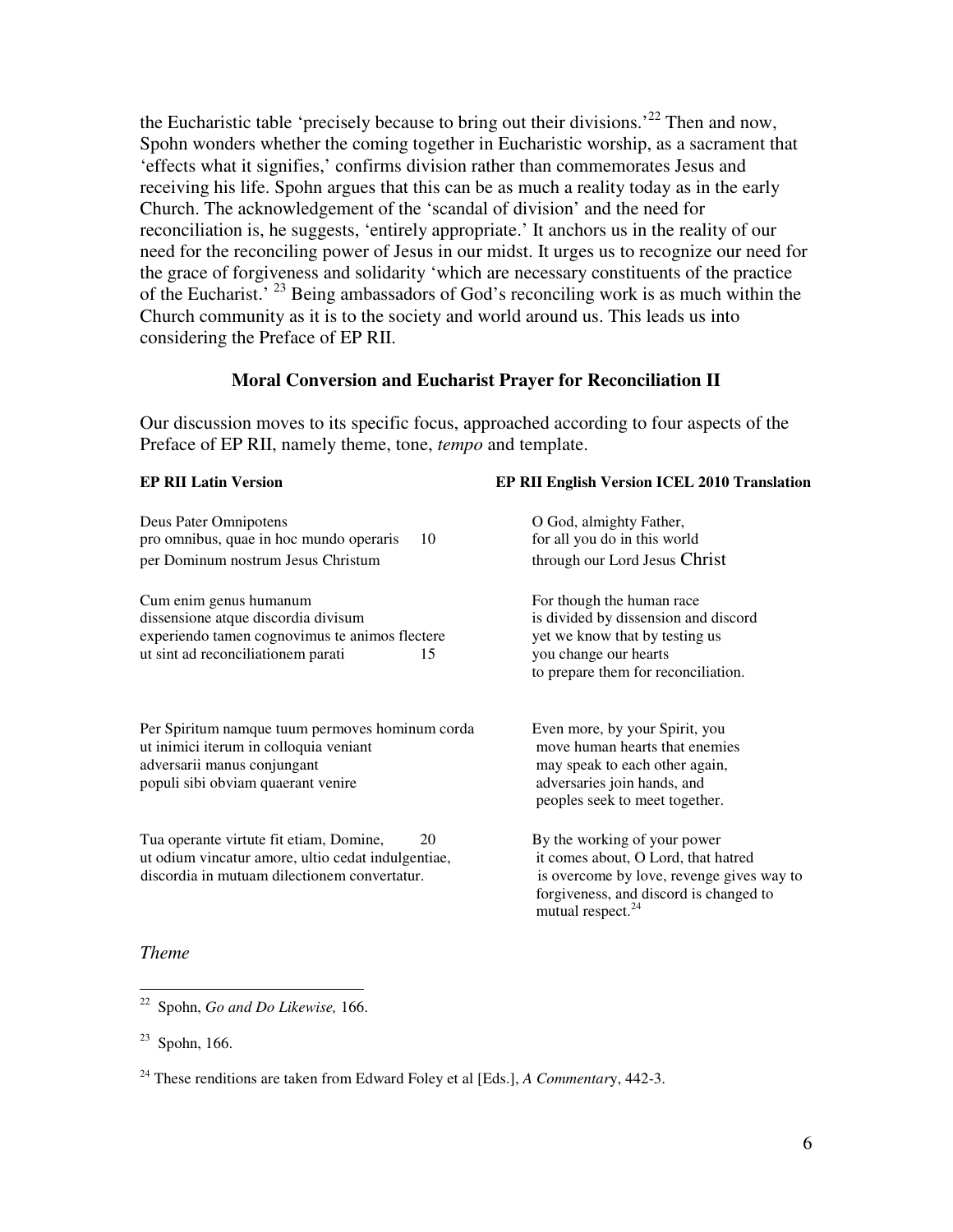Susan K Roll provides helpful background here. This EP came from the work of a study group of the German Liturgical Commission and approved by the German conference of Bishops. While its composition was prompted by the Holy Year of 1975 and focussed on personal reconciliation (in the sacrament of penance) , its broader context was of a Europe divided by the Iron Curtain with little hope of reconciliation.<sup>25</sup>

From the Preface, the text of EP RII builds on a reflection, in thanksgiving and hope, on 'the signs of the times' present in the world made in the light of the mystery of reconciliation.<sup>26</sup> Its specific *theme* is the various realms of human relationships where the forces of division (hatred, vengeance and discord) are engaged by the power of God's Spirit.  $27$  This is significant, and even, as Roll notes, 'remarkable', in that the emphasis right from start of this EP is on the 'living and efficacious work of God in our world here and now', namely, 'even in a secular world where God is often experienced as absent.' Roll continues by noting that the strength of EP R II is its 'global' scope in that

God's gracious mercy is poured out in secular matters as well as religious, on private relationships as well as world crises, and on persons without regard for their individual characteristics or circumstances. God works in the present no less than in the past.  $28$ 

The Church is seen within this global context. The community of faith, at local or international level, is not apart from, and immune to, the division, dissension and discord of the world. The community gathered around the Eucharistic table needs the healing gift of the Spirit to take away 'everything that estranges us from one another.' The Church pleads to God, the Holy Father, that it be a 'sign of unity and an instrument' of God's 'peace among all people.'<sup>29</sup>

McCarron reminds us that this is not a Eucharistic Prayer 'about reconciliation.' As a 'theme' it is drawn into the same dynamic of other Eucharistic Prayers, namely of memorial thanksgiving and intercession.' It is a compression of past, present and future. In EP RII (with its counterpart EP RI), reconciliation and conversion act as 'particular

-

<sup>25</sup> Susan K Roll, 'EP RII Theology of the Latin Text and Rite', in Edward Foley et al [Eds.], *A Commentary on the Order of Mass and The Roman Missal* (Collegeville, MN: Liturgical Press, 2011), 493-499 at 493-4.

<sup>26</sup> Richard E. McCarron, 'EP RI and II: History of the Latin Text and Rite', in Edward Foley et al [Eds.], *A Commentar*y, 453-463 at 457.

 $27$  Zimmerman suggests that by starting with the open acknowledgement of sin in terms of grave violations of both human and divine 'rights', EP RII might function as a sort of' truth and reconciliation commission' for the worshipping community that opens the way to reconciliation. See Joyce Ann Zimmerman, 'EP RII: The Mystagogical Implications' Edward Foley et al [Eds.], *A Commentar*y, 503-508 at 503.

 $^{28}$  Roll, 'EP RII Theology of the Latin Text and Rite', 493-4.

<sup>&</sup>lt;sup>29</sup> McCarron, 'EP RI and II: History of...' 463.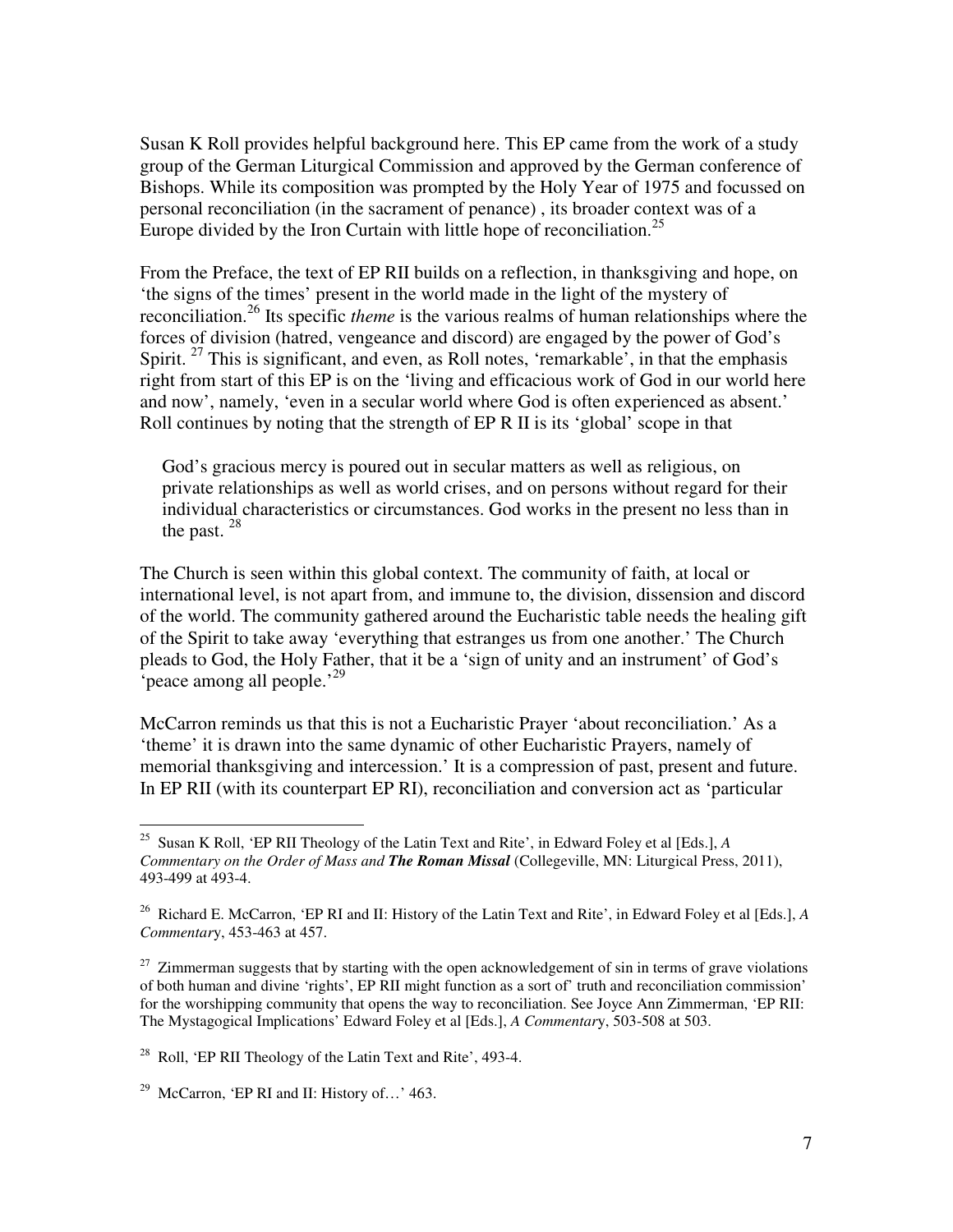lenses to narrate and remember the whole economy of salvation which culminates in the whole mystery of Christ.' 30

# *Tone and Tempo*

This Preface, then, has its specific theme and focus. But, as with a poem or a piece of literature, one can investigate its peculiar *tone* and affective structure. It has its own 'voice' which is carried by the images, language, and sentence structure that give the Prayer its own cadence and rhythm, revealing and creating an affective state in the participants. Allied to this, particularly in language that is meant to be publicly proclaimed, arises the question of *tempo* in that process?

EP RII is marked by tripartite rhythms, alliteration and images that act as rhetorical devices which, in their very performance, tend to create a sense of peace. The contrast between enemies /dialogue, adversaries/join hands people/meet together with the triple binaries of hatred/love, revenge/forgiveness and discord/mutual respect are so phrased that there is an interfusion of form and content. As Roll notes 'the text embodies what it states' and the repetition of these tripartite rhythms brings 'a certain resolution of tension and a coming to rest.' <sup>31</sup> To convey this tone and highlight contrasting images, its contrapuntal structure and the musicality of the 'triplets', the overall 'pace' of the Preface is meant to be, not that of ebb and flow (as in EP RI), but something more even, closer to *legato.* With a constant forward movement, the 'dissonance' of counterpoint, as in music, must come to a final resolution in consonance. So too, the structure of EP P II is such that the effect on the hearer resembles the end of a piece of music in which an harmonic cadence brings a sense of resolution and repose.

These rhetorical strategies are aimed at deepening the conviction that frames the Eucharistic Prayer itself, namely, that reconciliation and peace are beyond human capacities. They are gifts. God through the Spirit alone can bring these about through the conversion of mind and heart. In this Preface, the unity of form and content, the interplay of tone and tempo, the resolution of opposites and the coming to rest as in a piece of music – all these combine to evoke a sense of hope, peace and renewed confidence in the listener. These may well explain the appeal of  $EP$   $RII.^{32}$ 

 $\overline{a}$ <sup>30</sup> McCarron, 'EP RI and II: History of...' 457.

 $31$  Roll, 'EP RII Theology of the Latin Text and Rite', 493.

 $32$  One could ask if this is still the case with the new translation or whether it has changed people's perceptions. In comparing the new 'literal' translation with its earlier 'dynamic equivalent', one cannot but notice, at times, the difference and wonder: which is better when measured by rhetorical and stylistic standards? At times, the old EP R II version has a 'flow' that is more satisfying to the ear. The phrasing of the antitheses is rhythmically and musically more balanced. It is worth reading the two versions aloud. For example, which has a cadence that is more persuasive: 'we know that by testing us you change our hearts to prepare them for reconciliation' (new) compared with 'we know it is you who turn our minds to thoughts of peace' (old)? Or consider the verbal images of 'hatred overcome by love' (new) with 'hatred is quenched by mercy' (old). "Overcome' seems univalent – connoting power; 'quenched' is polyvalent – to slake the thirst (of desire) and to quell the fire (of passion).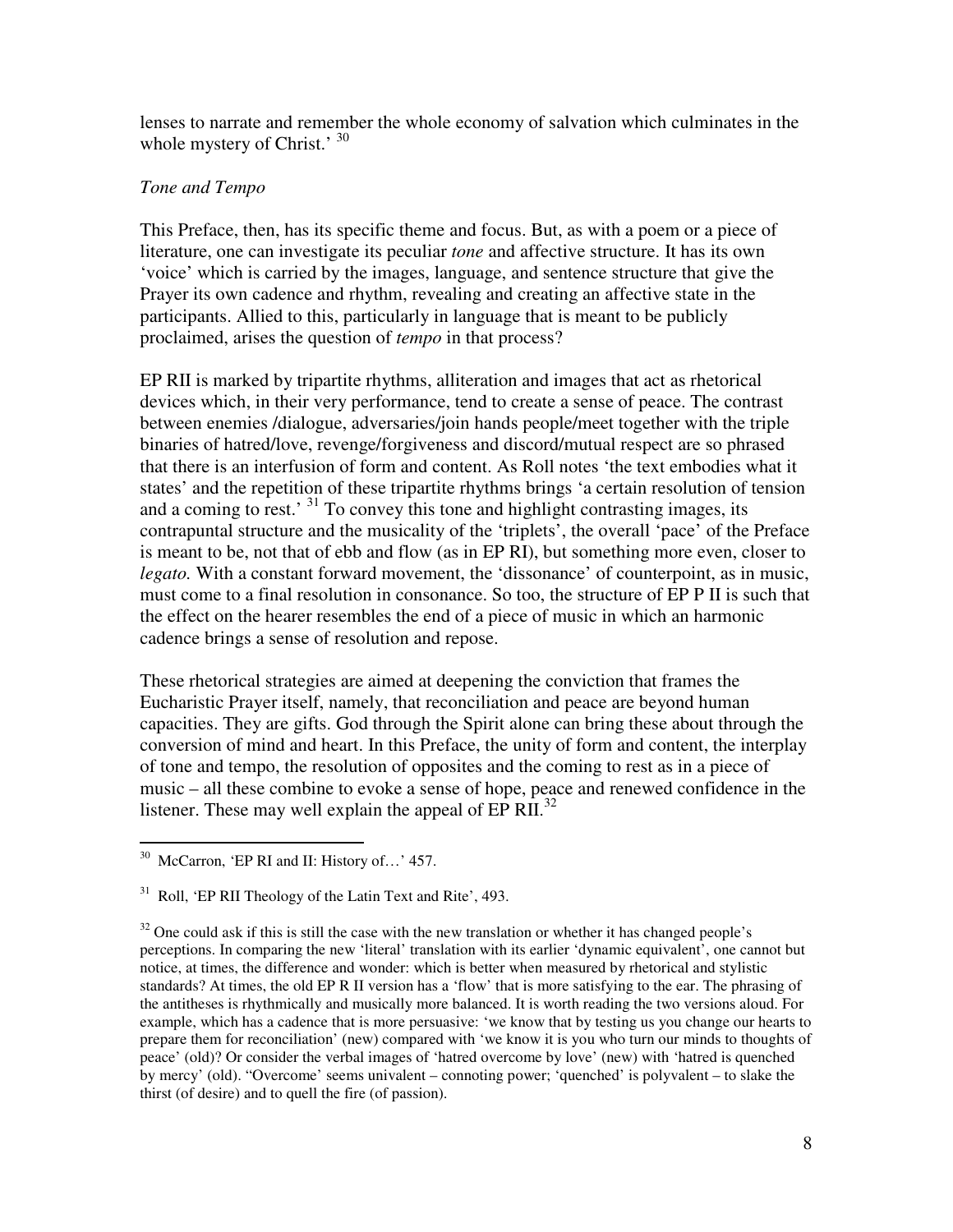We now move on to examining more specific aspects of reconciliation in relation to conversion. Can we gain more insight from probing the text and the 'intentionality' of the Preface itself? Does it offer some form of *template* for the relationship between liturgy and ethics?

# *Preface of RII as Template: Theological Anthropology and Spohn's Model*

We have noted that the Preface of EP RII presents the principal theme as a move from the vertical to the horizontal – the Spirit's action in the world. It is true that the Preface begins by acknowledging the role of the Trinity in the salvific process: all that the Father is doing in the world through Jesus Christ and through the transforming and unifying power of the Spirit. But the spotlight is on God's gift of the Spirit to the human family and the call to be open to the Spirit's presence to change hearts to restore and strengthen various relationships in our world.

Underpinning this, and expressed later in the anamnesis of EP RII, is the Biblical notion of *sedaqah* (as justice or upright relations) whose embodiment and fulfilment is in Jesus as reconciling the world to himself through the gift of his Spirit, restoring people to right relationship and giving the foundation to social responsibility.<sup>33</sup> The peace of an ordered society is the fruit of justice. Jesus as the reconciling action of God heals the deepest sources of evil and sin as disharmony and division in relationships – personal, social and in creation. Without upright relations there is no justice. Without justice, there is no peace. *Sedaqah* connotes *shalom* – the harmony resulting when relationships with God, with community, with self and with creation are properly ordered. Jesus in his person is the embodiment and realization of God's peace.  $34$ 

As noted above, sin and evil in this Preface are couched in the language of fractured relationships and division. The specific focus of the divine action is the human race 'divided by dissension and discord.' This acknowledgment of the reality of human existence through the 'signs of the times' is an inductive approach. This sets the stage for the predominantly pneumatological nature of the Preface. The remainder of the Preface readily lends itself to a hermeneutic drawn from Spohn's approach to the moral imagination. It was noted above that the story of Jesus is paradigmatic in forming the Christian moral imagination (perception, disposition, identity). The application of Spohn's schema suggests that EP RII, particularly in the Preface, goes some way in offering an integrated framework for the *process* of moral transformation in the Liturgy.

Foundational is the sense of *identity.* This hub of the Spirit's transforming action suggests the elements of a theological anthropology. First, the trajectory of 'division' has three stages in Paragraph 3 (L. 16-19) – extreme ('enemies'), moderate ('adversaries') and

 $\overline{a}$ <sup>33</sup> Daniel G Groody, *Globalization, Spirituality, and Justice* (Maryknoll, NY: Orbis Books, 2007), 28.

<sup>34</sup> 'Peace' in Carroll Stuhlmueller (Ed.), *The Collegeville Pastoral Dictionary of Biblical Theology*  (Collegeville, MN: Liturgical Press, 1996), 709-714, at 709 and 713.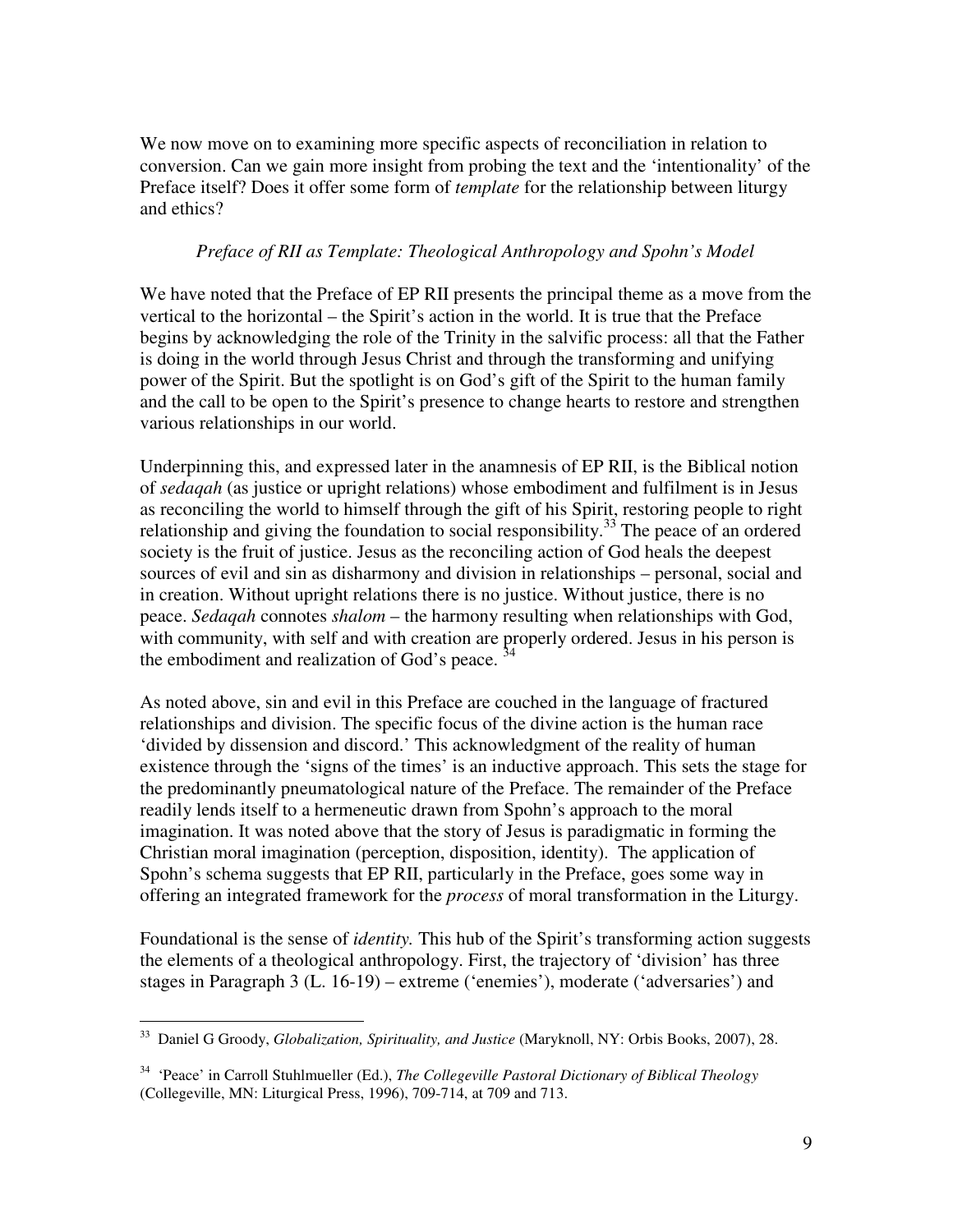mild ('people') as it moves towards 'human unity', namely Gelpi's *socio-political conversion*. The call for 'enemies to speak to each other again' implies, at the very least, an attitude of basic tolerance needed for mutual co-existence and needed also for the other two stages.<sup>35</sup> This 'call' is consonant with the approach to the human person, found in Paul VI and John Paul II, that dialogue is integral to the nature, exercise and realisation of personhood.<sup>36</sup> Seen in this light, the 'call', noted above, points beyond a basic 'strategic' attitude for survival. Dialogue, understood as a conversation, means that we come to the truth and to deeper understanding of truth and goodness through listening and learning from others, especially those who are different, who are 'other.'

Second, the theological anthropology's underlying *identity* is captured in the model of friendship and *shalom* as an underlying goal. This refers initially to 'enemies' (*inimici –*  those who are 'not friends') talking to each other again. Roll notes that the Latin suggests 'a richer range of occasions for conflict resolution' than is captured in the translation 'enemies may [can] speak to each other again.' She suggests the cessation of military conflict brings parties to the negotiating table and, in industrial disputes, to the 'bargaining table.'

Again, she points out that the Latin rendered as 'adversaries may join hands' does not catch the more concrete image of two persons who use a hand shake either as a greeting or as a 'pledge of honesty' or as a 'binding ratification of mutual commitment and promise.<sup>37</sup> Finally, when 'people seek to meet together', it is somewhat general. Roll notes that this rendition could capture the sense of 'diplomatic relations.' It also makes clear that 'this prayer emerges from the hard practicalities of the world.'<sup>38</sup> While the moral life is a call to sharing in friendship with God and with others, there is an acknowledgement, in the phrasing and dynamic of the prayer, of the art of the possible. Sharing in God's friendship and *shalom* is a gift while being a gradual process which has a number of stages in its realisation.

The third aspect of the human person's *identity* is reflected in focus of the Preface concerning the Spirit's action in Paragraph 2 (L.12-15) and Paragraph 3 (L.16), to 'change our hearts' and 'move human hearts', namely towards Gelpi's *personal conversion.* While the word 'heart' is used to translate both words, etymologically, 'animus' and 'cor' can both refer to the rational capacities of the person and embrace the cognitive and the affective. Given the Spirit's transforming action within a theological anthropology of relationship (dialogue, friendship, shalom/reconciliation), these

<sup>-</sup><sup>35</sup> 'Translated in the older version as 'enemies begin to speak to one another.'

<sup>36</sup> In *Ecclesiam Suam,* Pope Paul VI talks of the four circles of dialogue within a broader setting of the *colloquium salutis* (the colloquium, dialogue, conversation of salvation). Later, John Paul II says that 'dialogue is an indispensable step along the path toward human self-realization, the self-realization both of each individual and of every human community', *Ut Unum Sint,* 28.

 $37$  Roll, 'EP RII Theology of the Latin Text and Rite', 495.

<sup>38</sup> Roll, 'EP RII Theology of the Latin Text and Rite', 495.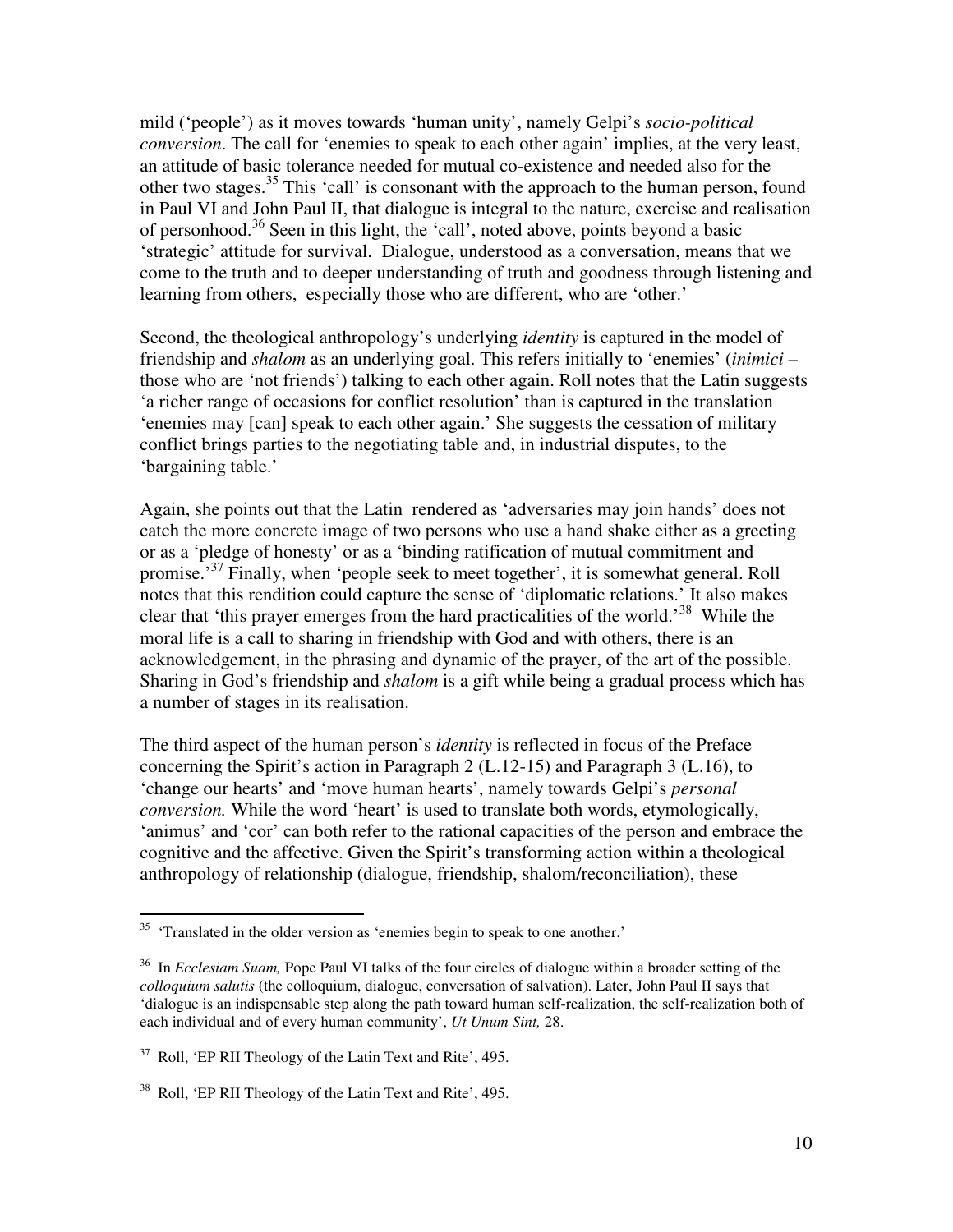renditions of the Latin as 'heart' are best viewed as standing for the whole person (hence, synecdochal).

Seen in that light, they are convergent with the Biblical anthropology. In Hebrew and Christian Scriptures the 'heart' is a symbol of the whole person. Scripture does not use modern psychological terms, with thinking or knowledge in the intellect and love and decision in the will. *Heart* embraces all that. As a symbol for the 'inside' of a person 'it embraces feelings, memories, ideas, plans, decisions<sup>39</sup> In the global and concrete anthropology of the Bible, the heart is the principle of morality, the centre of one's freedom, of decisive choices and the place where one enters to be in dialogue with oneself and where one opens oneself or closes oneself to God<sup>40</sup> Thirdly, Jesus sums up in himself and his teaching the Hebrew understanding of the '*heart*.'

From a setting that is external and global, the Preface then shifts to considering the interior and attitudinal aspects of personhood, namely to the language of the virtues. The Preface points to the specific points of transformation (*personal conversion)* that enhance this understanding of the human person, namely, the *perceptions* and *dispositions* that guide and animate actions in the realm of interpersonal, social and global relationships.

Earlier, we find the foundation for actions leading to dialogue, friendship and peace and the overcoming of the human race 'divided by dissension and discord.' 'We know' that it is through 'testing us' that the change of 'hearts' preparing for reconciliation is effected by the Father through the Spirit of Jesus.<sup>41</sup> The wording is revealing here. 'Experiendo' can signify a form of trial, a purifying or refining of sensitivity or consciousness, in, for instance, an event that brings suffering. This can be one aspect of the broader sense of 'learning *by* experience' or rather 'learning *as* experience', namely the experiential knowledge that can accompany, even mediate, practical reason. It is a deepening appreciation of what is truly good which has been appropriated as personally significant.

But a further layer of meaning of 'experiendo' is characteristic of the action of the Holy Spirit. Following on his medieval predecessors, Aquinas speaks of 'quasi-experimental knowledge' to describe the kind of knowing that is associated with an affective experience of love and is properly called wisdom – the Gift whereby the Spirit refines our 'instinct' for true value.<sup>42</sup> It is a knowing (appreciative *perception*) that comes through

 $\overline{a}$ <sup>39</sup> Léon-Dufour, X., 'Heart' in *Dictionary of Biblical Theology*, (Geoffrey Chapman, London, 1988), 228.

 $40$  Ibid., 228.

<sup>&</sup>lt;sup>41</sup> '...experiendo tamen cognovimus te animos flectere...' Chupungco considers the new ICEL 2010 translation here if 'flawed' because 'experiendo' is a gerund whose implied subject is 'cognovinus (nos) and not 'flectere.' On that understanding it should read 'we have known by experience that you change hearts.' See Anscar J Chupungco, 'EP RII: The ICEL2010 Translation', in Edward Foley et al [Eds.], *A Commentar*y, 501-502, at 501. The reading suggested here incorporates this criticism.

<sup>42</sup> See *Summa Theologiae* I, 64.1.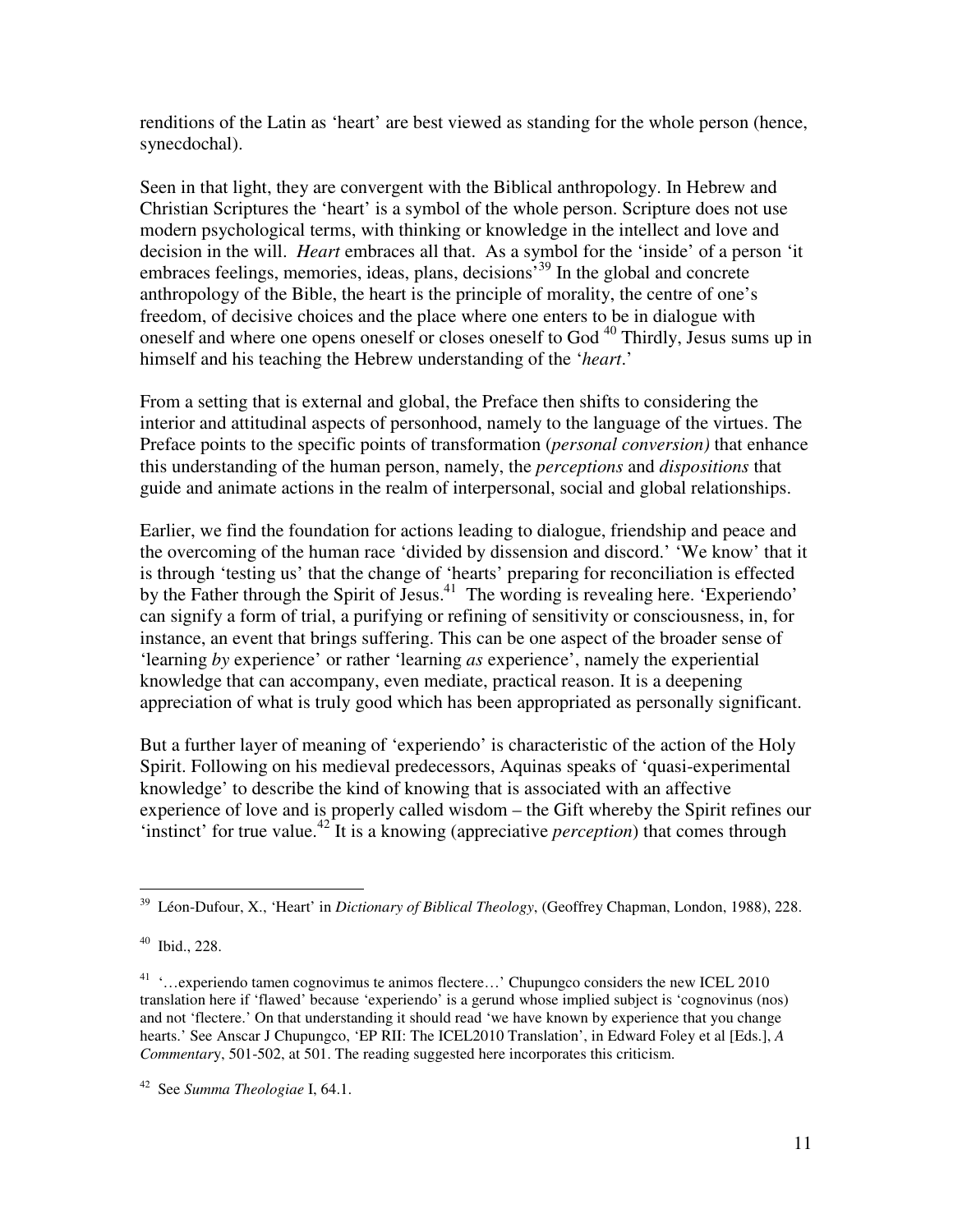loving (affective *disposition*). The Spirit cultivates our divine 'taste' so as to make the corresponding prudential or wise judgments.<sup>43</sup>

What are the specific expressions of this 'change of hearts' in EP RII? We have noted their 'fruits' at the level of social and international divisions and their various forms (Paragraphs 2 & 3). The underlying sources for these outcomes must necessarily be found at the level of personal conversion (as in Paragraph 4, L. 20-22). These sources are couched in the language of the virtues and vices, specifically those habitual *perceptions* and *dispositions* that shape and direct our affective lives and deeper convictions. They are the responsive aspects of the relationship in which we form and express our *identity*. The goal of the working of the Spirit's 'power' is that 'hatred is overcome by love, revenge gives way to forgiveness, and discord is changed to mutual respect.' 'Forgiveness' translates 'indulgentiae.' This is richer in its suggestiveness than 'misercordiae.' Beyond merciful treatment of others, it suggests also tenderness, giving way to others in thoughtfulness and, particularly, in making 'room' for the other, for those who are different.

Roll makes a helpful point when she notes that the translation of 'mutuam dilectionem' as 'mutual respect' may miss the mark for its accuracy since *dilectio* is normally rendered as 'love.' But she points out that it does 'strike a necessary note to support the theological credibility of this strophe.' Her explanation merits full quotation.

All three of these events hinge on the full mutual respect of the parties involved. Love without respect could lead to condescension. Forgiveness without respect has too often marked the counsel given to abused wives and children: the victim was to forgive the perpetrator and not ask for mutual respect.<sup>44</sup>

A further aspect merits consideration, namely the grammar and sentence structure. In Paragraphs 2-4 (L. 11-22) in the Latin version, the principal verbs, while couched in the indicative mood in English, are in the subjunctive mood in the Latin original. They are governed by 'ut' which determines whether they are final or consecutive clauses. Paragraph 2 ('to prepare [hearts] for reconciliation') appears to be a final clause in that it is ordered to future outcomes. Alternatively, Paragraphs 3 and 4 appear as consecutive clauses that indicate observable outcomes (past and present) emerging from the action of the Spirit, namely the various forms of reconciliation specifically mentioned concerning enemies, adversaries, hatred, revenge etc. ('the signs of the times').

This linguistic device does two things. It expresses the Eucharist as the 'setting where the habits and practices of peace ought to be learned.<sup>45</sup> Second, it captures the temporal dynamic of the Spirit's action and the Paschal Mystery. The text embraces the three

 $43$  See discussion above re Gelpi at FN 8.

<sup>44</sup> Roll, 'EP RII Theology of the Latin Text and Rite', 496.

<sup>45</sup> 'Peace' in Carroll Stuhlmueller (Ed.), *The Collegeville Pastoral Dictionary,* 714.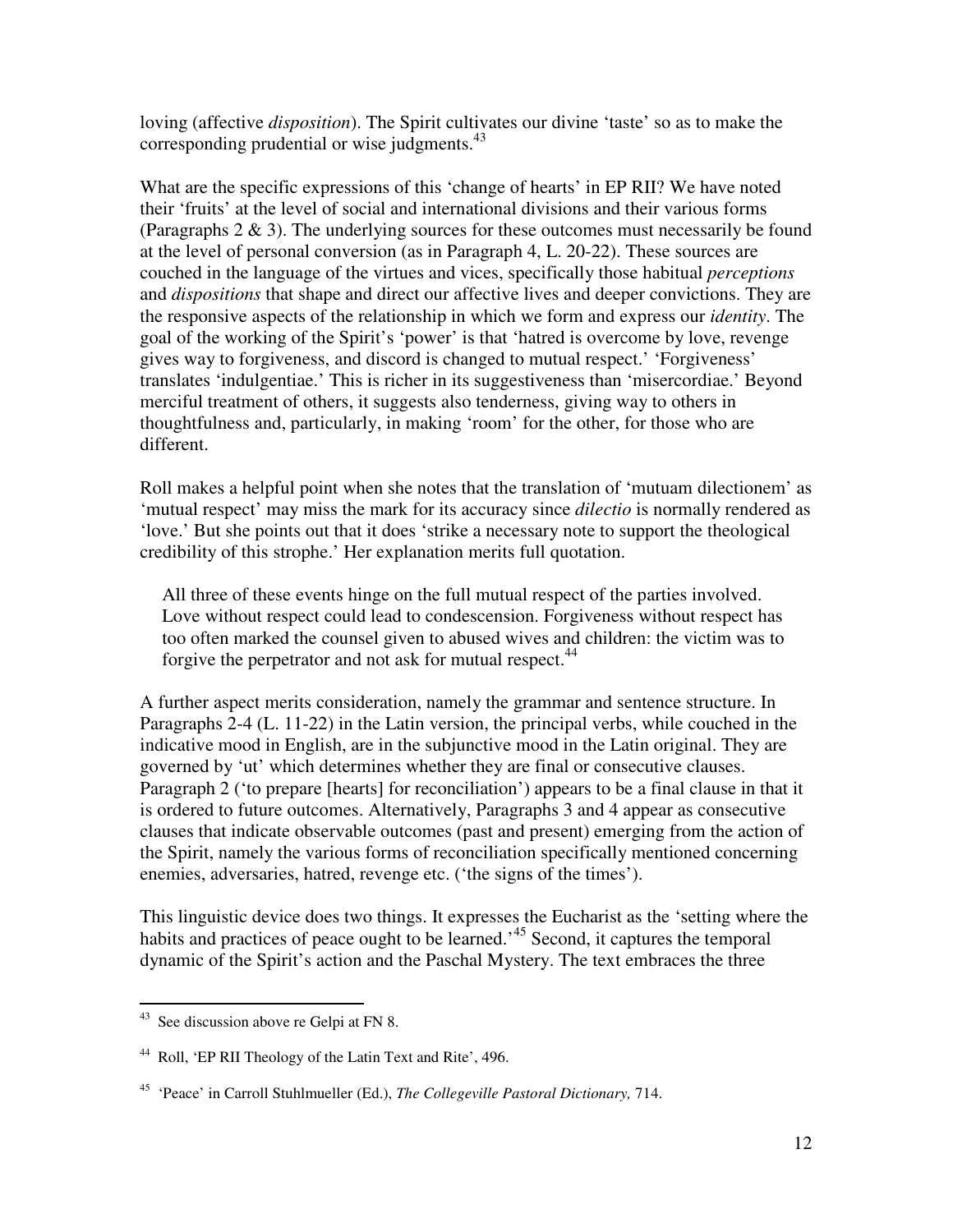dimensions of time. It offers evidence of the Spirit's past and present action in the world, an activity has a trajectory towards the future. Forms of reconciliation and peace exist as observable historical realities yet are drawn forward by hope to fuller realisations. All these dimensions are totally reliant on the Spirit's action. In other words, it is a *process*. Division/dissension/ discord are progressively overcome and love/forgiveness/mutual respect gradually displace and transform hatred/ revenge/and discord.

#### **Conclusion**

In a variation of the old adage *Lex Orandi lex credendi,* Don Saliers adds the phrase *lex*  bene operandi – 'the order of prayer is the order of believing is the order of doing well.<sup>46</sup> Our investigation has been tantamount to probing that added phrase in a specific context. In terms of its central *theme*, while acknowledging the centrality of the individual, the Preface sees the person as essentially *relational.* Again, the Eucharistic Prayer is unique in having, as its starting point, the action of the Spirit of Christ in the *world*, as in movements for justice and peace. It is anchored primarily in the reality of our world – its politics, economics, cultures and their associated structures. This converges with John Paul II's approach to the presence of the Holy Spirit outside the visible body of the Church. $47$ 

In the process, we uncovered some of the Liturgy's riches as a source of moral transformation. The article explored the theological underpinnings and specific aspects of the person that are affected by moral conversion. The reading offered of the Preface of EP RII distils some, but not all, key elements of that process and, in that sense, goes some distance in offering a *template* for the process of moral transformation enacted through the Liturgy. It includes its source (the Spirit), model/vision (Jesus and his story), subject (the person in identity, perceptions and dispositions), outcomes (virtues and attitudes guiding judgments and actions), context (the realm of relationships from personal through communal to global) and its goal (realization God's reign in justice, love and peace).<sup>48</sup>

This Eucharistic Prayer's appeal may reflect the increasing sense of interdependence that is associated with globalisation**.** Further, implied in this is the global embrace of the Eucharist. Perhaps the attraction and popularity of the Third Rite of Reconciliation has similar roots. There is a surge of faith that is more communal in expressing responsibility for sin and evil and of the need for healing and forgiveness. We are all in it together. The Preface of EP RII is a persistent antidote to any culture of contentment.

 $\overline{a}$ <sup>46</sup> Don Saliers, 'Liturgy and Ethics'. *The Journal of Religious Ethics* 7:2 (Fall 1979), 139-171, at 139.

<sup>47</sup> *Redemptor Hominis,* 6; *Dominum et Vivicantem*, 53.

<sup>&</sup>lt;sup>48</sup> In the light of Lysaught's review of liturgy and ethics, 'goes some distance' covers four of her 'what is changed' categories - cognitive faculties, vision, affections, community and one of 'how this occurs' – divine agency. The aspect of liturgy as drama and the associated role of the body and ritual are not addressed in this present discussion. See Footnote 18 above.